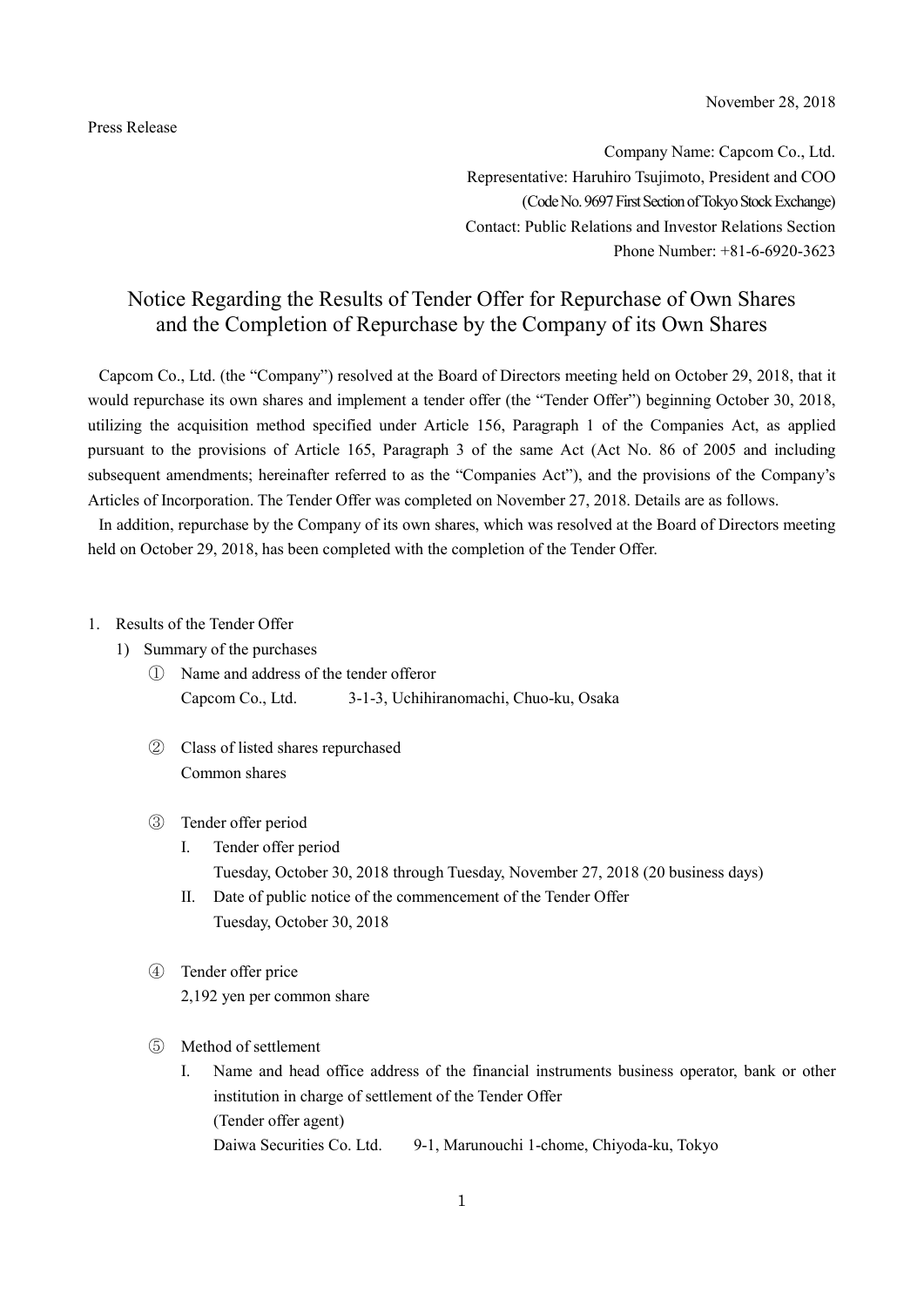- II. Settlement commencement date Wednesday, December 19, 2018
- III. Method of settlement

Notification of the purchases under the Tender Offer will be sent to the address of tendering shareholders (the "Tendering Shareholders") (or the standing proxy for foreign shareholders (including institutional shareholders), the "Foreign Shareholders") after the conclusion of the tender offer period without delay.

Purchases will be settled in cash. Tendering Shareholders will be able to receive the purchase amount for the Tender Offer, less applicable withholding taxes (see note), from the tender offer agent promptly after the settlement commencement date via remittance sent to the location designated by the Tendering Shareholder (or the standing proxy for Foreign Shareholders), or at the head office or the regional branch office of the tender offer agent at which the application of the Tendering Shareholders was accepted.

#### Note: Regarding taxes on shares purchased under the Tender Offer

\*Please make any decisions after consulting a tax advisor or other professional about specific tax questions.

i. Retail shareholders

1. For the Tendering Shareholders who are residents, or non-residents with a permanent establishment in Japan

When the amount of money received for accepting the Tender Offer exceeds the amount of the portion of the Company's capital (or for a consolidated corporation, its consolidated individual stated capital) attributable to the shares that are the basis for that payment (when the per-share purchase amount is greater than the per-share amount of capital), the amount in excess will be deemed a dividend and taxed accordingly. The amount deemed to be a divided is subject to a withholding of 20.315%. (15.315% for income tax and special income tax for reconstruction and 5% for resident tax. There will be no special withholding of the 5% resident tax for non-residents with a permanent establishment in Japan.) However, if the shareholder is considered as a principle shareholder as provided for in Article 4-6-2, Paragraph 12 of the Order for Enforcement of the Act on Special Measures Concerning Taxation (Order No. 43 of 1957 and including subsequent amendments), the withholding will be 20.42% (income tax and special income tax for reconstruction only). Furthermore, the amount of the money received for the tendered and delivered shares pursuant to the Tender Offer less the amount deemed to be a divided shall be income from the transfer of shares. The amount of income from the transfer of shares less acquisition expenses relating to the shares shall be, in principle, subject to separate self-assessment taxation.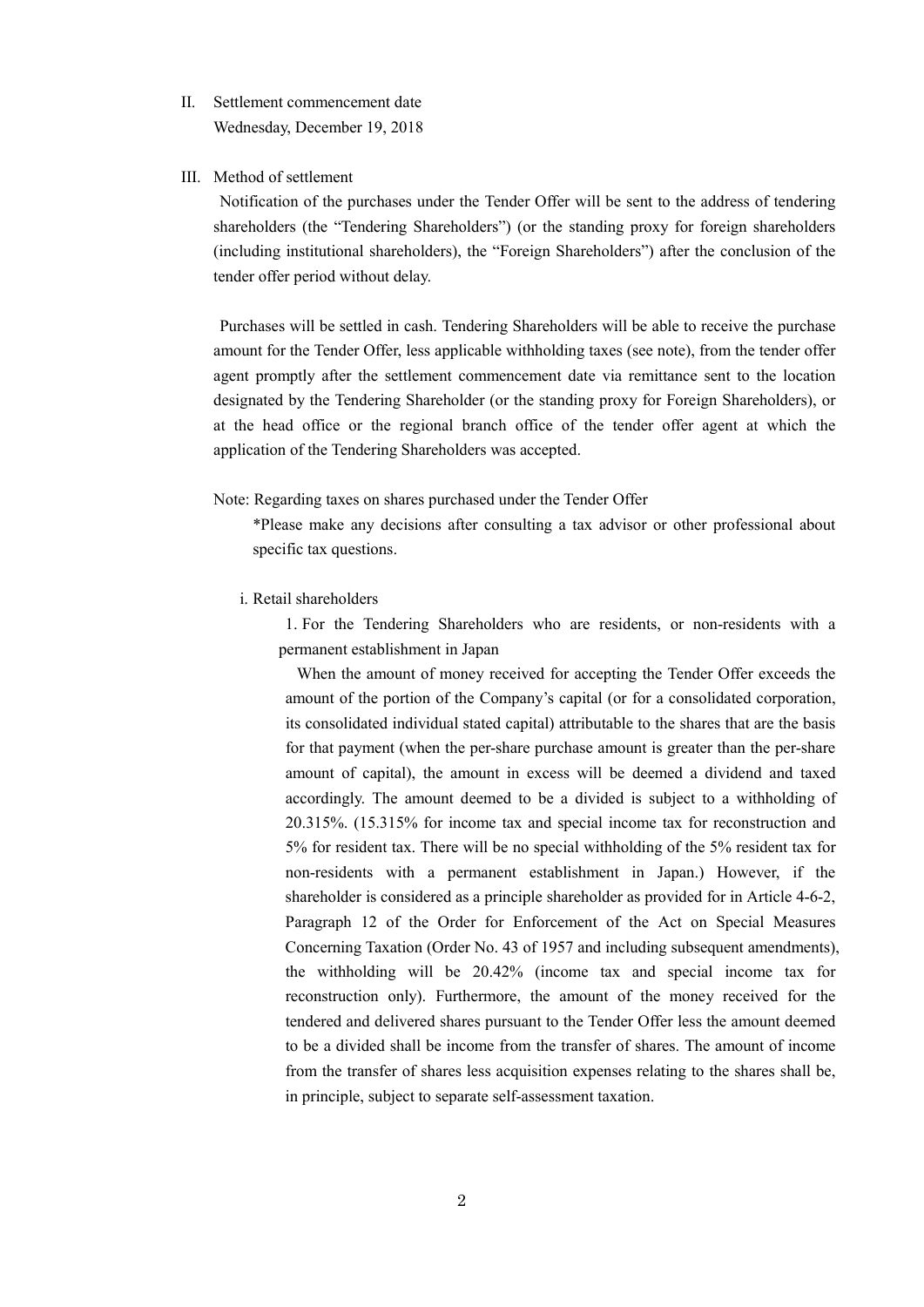In the case where shares in a tax-free account specified in Article 37-14 (Tax exemptions on income from transfers of small-sum listed shares, etc. in tax-free accounts) of the Act on Special Measures Concerning Taxation (Act No. 26 of 1957 and including subsequent amendments) (the "Tax-Free Accounts") are tendered pursuant to the Tender Offer and the financial instruments business operator with which the Tax-Free Account was opened is Daiwa Securities Co. Ltd., income from the transfer of shares pursuant to the Tender Offer is, in principle, tax-free. If the Tax-Free Account was opened with a financial instruments business operator other than Daiwa Securities Co. Ltd., the treatment described above may not apply.

2. For the Tendering Shareholders who are non-residents without a permanent establishment in Japan

The amount deemed to be a dividend will be subject to a withholding of 15.315% (income tax and special income tax for reconstruction only). If the shareholder is considered as a principle shareholder, the withholding will be 20.42% (income tax and special income tax for reconstruction only). As a general rule, income arising from the transfer will not be subject to taxation.

ii. Institutional shareholders

When the amount of money received for accepting the Tender Offer exceeds the amount of capital per share, the amount in excess will be deemed a dividend and subject to a withholding of 15.315% (income tax and special income tax for reconstruction only).

## 2) Results of the Tender Offer

① Number of shares purchased

| Share class   | Total number of<br>shares to be<br>purchased | Number of excess<br>shares to be<br>purchased | Number of shares<br>tendered | Number of shares<br>repurchased |
|---------------|----------------------------------------------|-----------------------------------------------|------------------------------|---------------------------------|
| Common shares | 2,737,100 shares                             | shares                                        | 2,901,161 shares             | 2,737,100 shares                |

### ② Calculation where pro rata method is employed

As the number of shares tendered exceeded the total number of shares to be purchased (2,737,100 shares), all or part of tendered shares exceeding such number will not be purchased, and the tender offeror will implement the delivery and other settlement for purchasing shares on a pro rata basis as provided for in Article 27-13, Paragraph 5 of the Financial Instruments and Exchange Act (Act No. 25 of 1948 and including subsequent amendments; hereinafter referred to as the "Act") as applied pursuant to Article 27-22-2, Paragraph 2 of the same Act and Article 21 of the Cabinet Office Order on Disclosure Required for Tender Offer for Listed Share Certificates, etc. by Issuer (Order No. 95 of 1994 and including subsequent amendments) (if the number of shares tendered contains shares less than one unit (100 shares), the number of shares repurchased, which is calculated by the pro rata method, will be up to the number of shares tendered).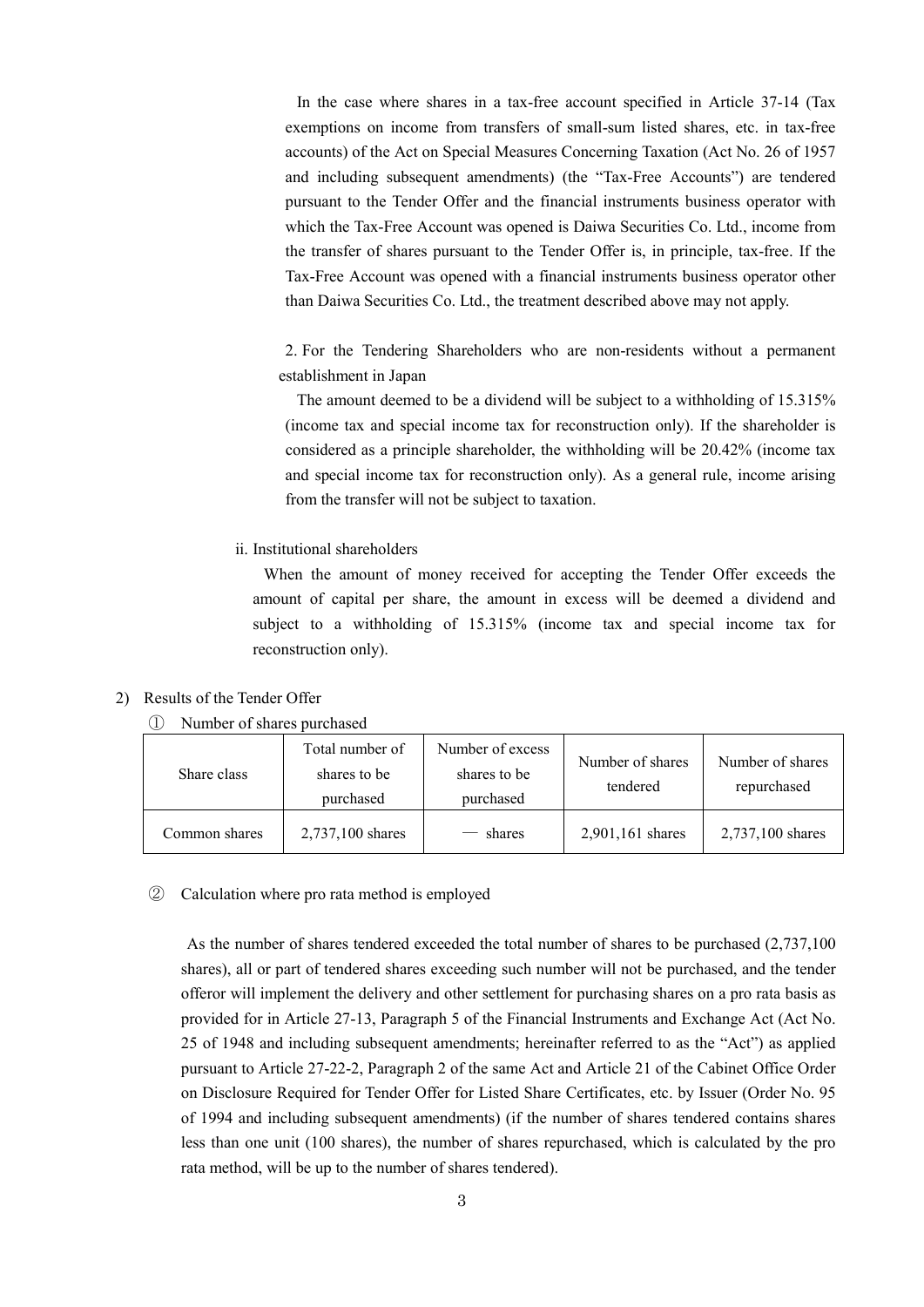As the number of shares repurchased from all Tendering Shareholders, as calculated on a pro rata basis whereby shares constituting less than one unit are rounded, was to be less than the total number of shares to be purchased, the tender offeror purchased an additional unit of shares from each Tendering Shareholder, in descending order, beginning with the Tendering Shareholder that owned the largest number of rounded-off shares, until the number of shares repurchased was equal to or exceeded the total number of shares to be purchased (in the case that repurchase of one additional unit exceeds the number of shares tendered, the repurchase will be up to the number of shares tendered).

3) Locations where copies of the tender offer report are available for inspection Capcom Co., Ltd. 3-1-3, Uchihiranomachi, Chuo-ku, Osaka Tokyo Stock Exchange, Inc. 2-1, Nihombashi Kabutocho, Chuo-ku, Tokyo

#### 2. Completion by the Company of the repurchase of its own shares

| Class of shares repurchased        | Common shares                                                |  |
|------------------------------------|--------------------------------------------------------------|--|
| Total number of shares repurchased | 2,737,100 shares                                             |  |
|                                    | Note: Ratio to the total number of shares outstanding: 2.02% |  |
|                                    | (rounded to the second decimal place)                        |  |
| Aggregate repurchase price         | 5,999,723,200 yen                                            |  |
|                                    | Note: The above amount does not include any fees payable to  |  |
|                                    | the tender offer agent or various other expenses.            |  |
| Repurchase period                  | Tuesday, October 30, 2018 through Tuesday,                   |  |
|                                    | November 27, 2018                                            |  |
| Method of repurchase               | Tender offer                                                 |  |
|                                    | Details of the repurchase                                    |  |

The repurchase by the Company of its own shares, which was resolved at the Board of Directors meeting held on October 29, 2018, utilizing the acquisition method specified under Article 156, Paragraph 1 of the Companies Act, as applied pursuant to the provisions of Article 165, Paragraph 3 of the same Act and the provisions of the Company's Articles of Incorporation, has been completed with the completion of the Tender Offer.